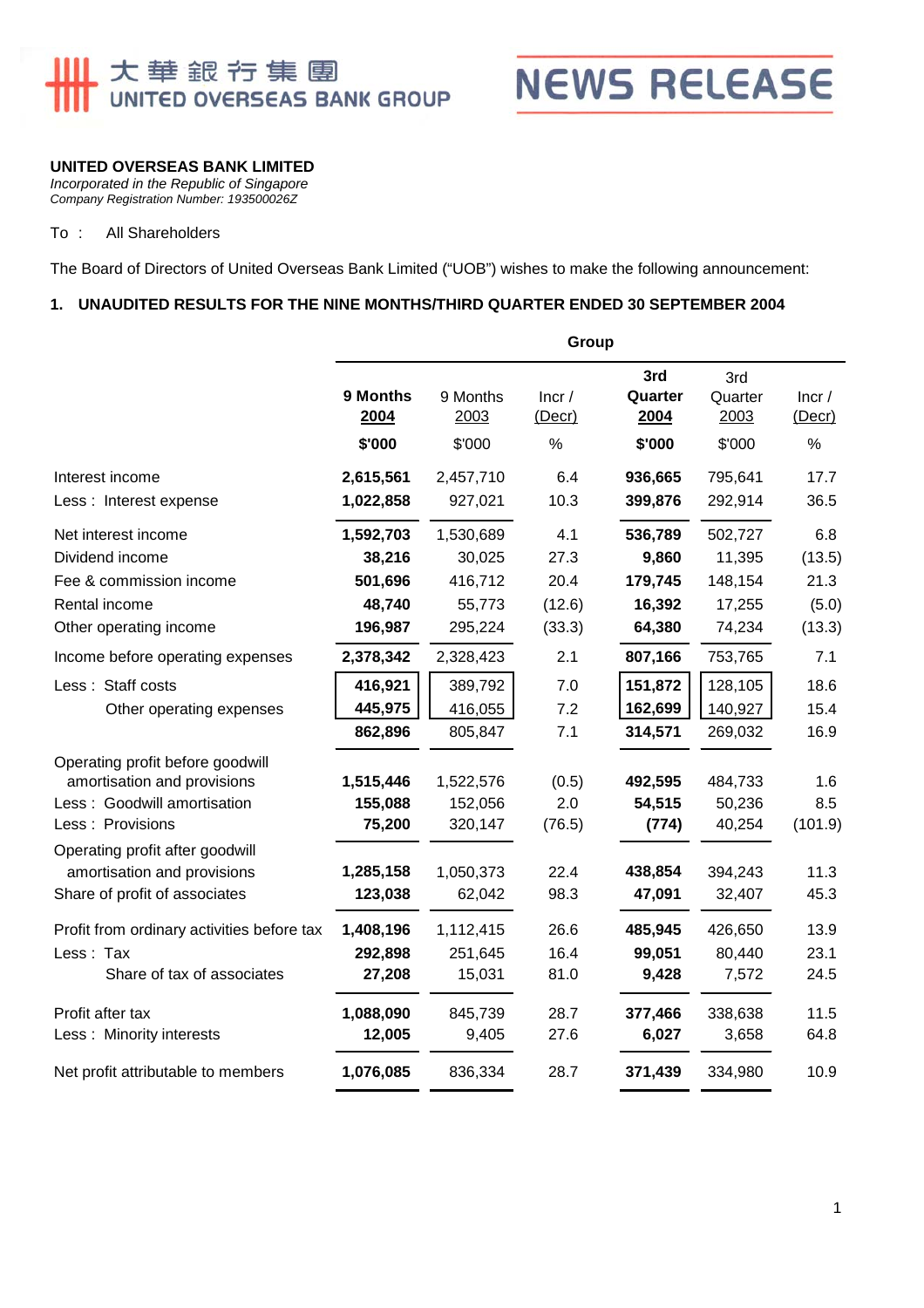# <u>↓</u> 大華銀行集團<br>| UNITED OVERSEAS BANK GROUP

**NEWS RELEASE** 

## **2. SELECTED BALANCE SHEET DATA**

|                                                                                                   | Group       |             |             | <b>Bank</b> |            |            |  |
|---------------------------------------------------------------------------------------------------|-------------|-------------|-------------|-------------|------------|------------|--|
|                                                                                                   | 30-Sep-04   | 31-Dec-03   | 30-Sep-03   | 30-Sep-04   | 31-Dec-03  | 30-Sep-03  |  |
|                                                                                                   | \$'000      | \$'000      | \$'000      | \$'000      | \$'000     | \$'000     |  |
| <b>Assets</b>                                                                                     |             |             |             |             |            |            |  |
| <b>Total Assets</b>                                                                               | 126,566,090 | 113,446,399 | 108,017,424 | 104,768,372 | 98,750,817 | 92,908,292 |  |
| Loans and advances including<br>trade bills to non-bank customers                                 | 64,488,802  | 59,296,556  | 59,247,945  | 50,974,182  | 50,510,461 | 50,517,066 |  |
| <b>Liabilities</b>                                                                                |             |             |             |             |            |            |  |
| Deposits of non-bank customers                                                                    | 77,373,127  | 69,862,961  | 66,092,121  | 60,290,059  | 60,301,300 | 56,376,894 |  |
| Total deposits including<br>bankers' deposits                                                     | 100,501,428 | 88,702,323  | 84,189,032  | 83,766,490  | 79,367,234 | 74,344,610 |  |
| Subordinated debts (unsecured)                                                                    |             |             |             |             |            |            |  |
| - Due after one year                                                                              | 5,744,099   | 2,990,809   | 3,018,404   | 5,662,585   | 2,990,809  | 3,018,404  |  |
| Other debts issued                                                                                |             |             |             |             |            |            |  |
| - Due within one year (secured) *                                                                 | 972,431     | 852,407     | 909,147     |             |            |            |  |
| - Due within one year (unsecured)                                                                 | 16,906      |             |             | 16,906      |            |            |  |
| - Due after one year (unsecured)                                                                  | 509,443     | 353,053     | 303,327     | 509,443     | 353,053    | 303,327    |  |
| <b>Capital and reserves</b>                                                                       |             |             |             |             |            |            |  |
| Issued and paid-up capital                                                                        | 1,572,500   | 1,571,664   | 1,571,641   | 1,572,500   | 1,571,664  | 1,571,641  |  |
| Total shareholders' funds                                                                         | 13,566,236  | 13,282,035  | 12,923,516  | 11,913,184  | 11,759,111 | 11,517,252 |  |
| Net asset value                                                                                   |             |             |             |             |            |            |  |
| Net asset value per ordinary<br>share based on issued share<br>capital as at end of the financial |             |             |             |             |            |            |  |
| period (\$)                                                                                       | 8.63        | 8.45        | 8.22        | 7.58        | 7.48       | 7.33       |  |

\* These debts are issued by Archer 1 Limited, a special purpose entity ("SPE") of the Group, and secured by a floating charge on all assets of the SPE.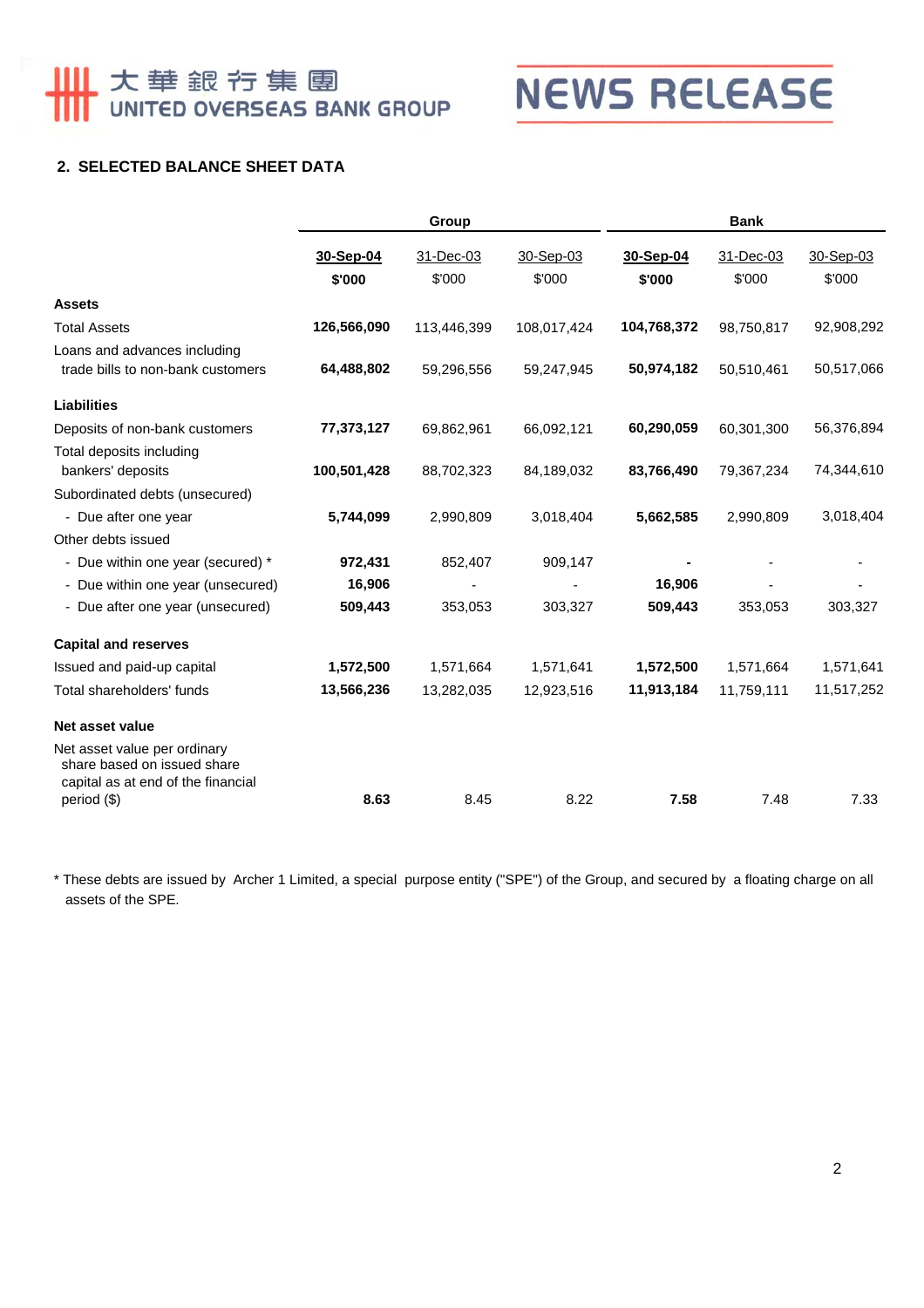# 大華銀行集團 UNITED OVERSEAS BANK GROUP



### **3. OTHER INFORMATION**

|                                                                                                                                                                 | Group                      |                            |                         |                                  |                                  |                      |
|-----------------------------------------------------------------------------------------------------------------------------------------------------------------|----------------------------|----------------------------|-------------------------|----------------------------------|----------------------------------|----------------------|
|                                                                                                                                                                 | 9 Months<br>2004<br>\$'000 | 9 Months<br>2003<br>\$'000 | Incr/<br>(Decr)<br>$\%$ | 3rd<br>Quarter<br>2004<br>\$'000 | 3rd<br>Quarter<br>2003<br>\$'000 | lncr/<br>(Decr)<br>% |
| (a) Depreciation                                                                                                                                                | 89,734                     | 79,780                     | 12.5                    | 32,450                           | 27,224                           | 19.2                 |
| (b) Annualised net profit as a percentage<br>of average total shareholders' funds (%)<br>- Including goodwill amortisation<br>- Excluding goodwill amortisation | 10.7<br>12.2               | 8.7<br>10.3                | 23.0<br>18.4            | 11.0<br>12.7                     | 10.4<br>12.0                     | 5.8<br>5.8           |
| (c) Annualised earnings per share (cents)<br>- Basic<br>- Fully diluted                                                                                         | 91.3<br>91.3               | 71.0<br>71.0               | 28.6<br>28.6            | 94.5<br>94.5                     | 85.3<br>85.2                     | 10.8<br>10.9         |

(d) Details of new shares of the Bank are as follows:

| Particulars of Issue                                                        | No. of new shares<br>issued between<br>1-Jul-04 and<br>30-Sep-04 |              | No. of new shares<br>that would have been issued<br>upon the exercise of all<br>outstanding options |
|-----------------------------------------------------------------------------|------------------------------------------------------------------|--------------|-----------------------------------------------------------------------------------------------------|
|                                                                             |                                                                  | At 30-Sep-04 | At 30-Sep-03                                                                                        |
| Exercise of share options granted under<br>the UOB 1999 Share Option Scheme | 549,000                                                          | 3,494,000    | 4,511,000                                                                                           |

#### **4. REVIEW OF PERFORMANCE**

- (a) The financial statements are prepared in accordance with Singapore Financial Reporting Standards and are expressed in Singapore dollars. The same accounting policies and computation methods have been adopted in the financial statements for the nine months ended 30 September 2004 as those in the audited financial statements for the year ended 31 December 2003.
- (b) Following UOB's acquisition of Bank of Asia Public Company Limited and its subsidiaries ("BOA") on 27 July 2004, BOA's financial results for the two months ended 30 September 2004 and its balance sheet as at 30 September 2004 were consolidated into the Group's financial statements.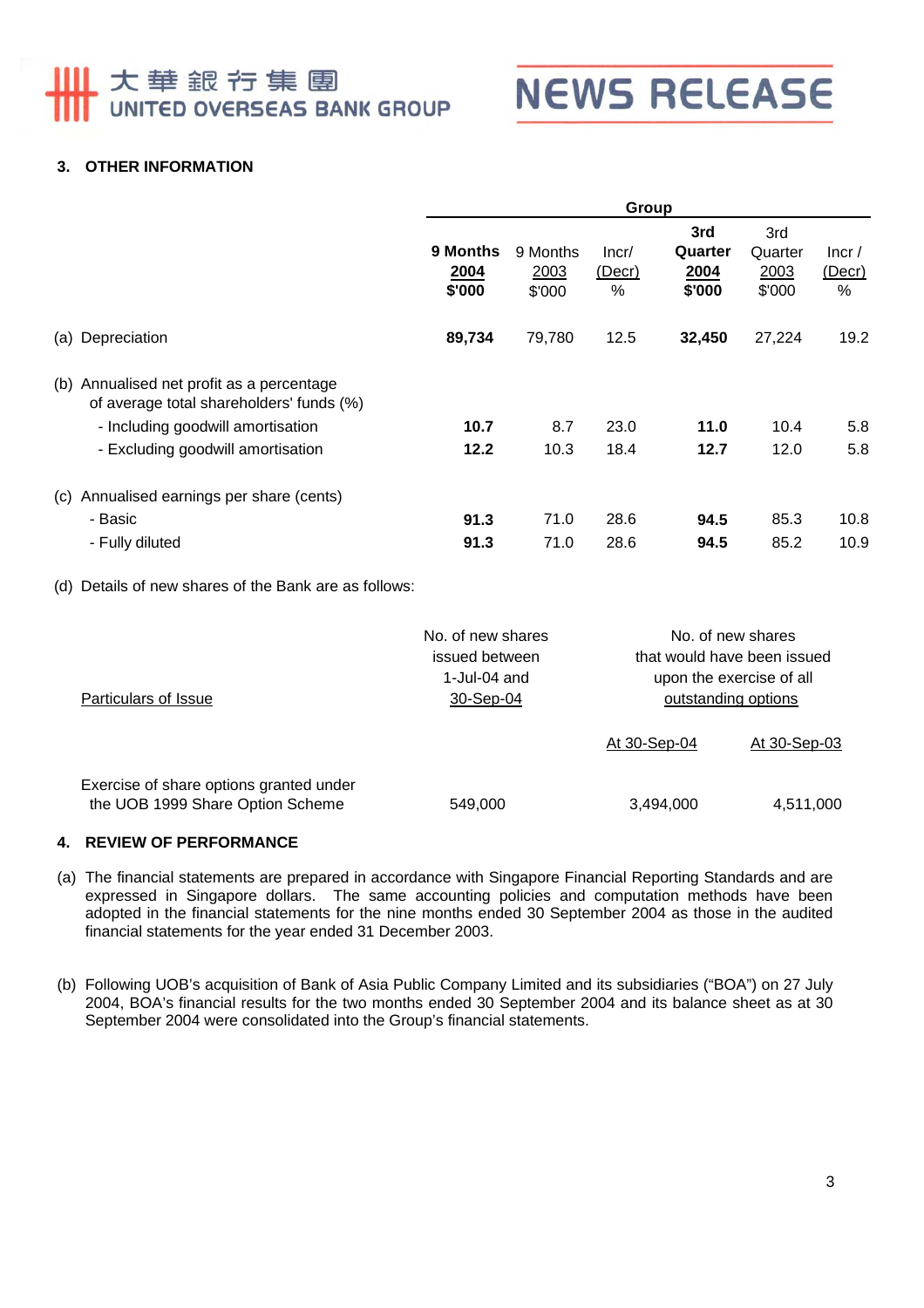## 大華銀行集團 UNITED OVERSEAS BANK GROUP

**NEWS RELEASE** 

#### (c) **9 Months 2004 versus 9 Months 2003**

- (i) Net profit after tax ("NPAT") increased \$240 million or 28.7% to \$1,076 million for the nine months ended 30 September 2004 ("this year-to-date") from \$836 million for the nine months ended 30 September 2003 ("last year-to-date"). The increase in NPAT was mainly due to lower provision charges, higher fee and commission income, higher share of profit of associates, and higher net interest income. These were partially offset by lower other operating income, higher operating expenses and higher tax expense.
- (ii) Total income increased 2.1% to \$2,378 million for this year-to-date from \$2,328 million for last year-todate, mainly due to higher fee and commission income derived largely from investment-related and fund management activities, higher net interest income from inter-bank money market activities and debt securities, as well as higher net profit from disposal of investment securities and associates. These were partially offset by the net loss from dealing securities, government securities and derivatives.
- (iii) The Group's total operating expenses increased 7.1% to \$863 million for this year-to-date from \$806 million for last year-to-date attributed mainly to the consolidation of BOA. Staff costs increased 7.0% to \$417 million primarily due to increased headcount, while other operating expenses increased 7.2% to \$446 million mainly due to higher commission and brokerage expenses incurred to support business growth, and higher depreciation charges mainly on application software. Consequently, the expenseto-income ratio of the Group increased to 36.3% for this year-to-date from 34.6% for last year-to-date. Excluding BOA's expenses of \$29 million, Group total operating expenses would have shown a lower growth of 3.5% and consequently, the expense-to-income ratio would be reduced to 35.7%.
- (iv) The Group's provision charges decreased 76.5% to \$75 million for this year-to-date from \$320 million for last year-to-date. The decrease was largely attributable to lower specific provisions for loans and the write-back of general provisions due to improved asset quality and economic conditions in Singapore and the region.
- (v) Share of profit of associates (before tax) increased 98.3% to \$123 million for this year-to-date from \$62 million for last year-to-date mainly due to higher contributions from most of the Group's major associates.

#### (d) **3rd Quarter 2004 versus 3rd Quarter 2003**

- (i) The Group's NPAT of \$371 million recorded in the third quarter of 2004 ("3Q04") was 10.9% higher than the \$335 million registered in the third quarter of 2003 ("3Q03"). The increase was mainly due to lower provision charges, higher fee and commission income, higher net interest income, and higher share of profit of associates, partially offset by higher operating expenses and higher tax expense.
- (ii) The Group's total income increased 7.1% to \$807 million in 3Q04 from \$754 million in 3Q03 mainly due to higher fee and commission income derived largely from investment-related, loan-related, traderelated and credit card activities, higher net interest income mainly from loans on increased volume and higher contributions from inter-bank money market activities, higher profit on foreign exchange and disposal of investment securities and associates. These were partially offset by the net loss on dealing securities, government securities and derivatives.
- (iii) Group total operating expenses increased by 16.9% to \$315 million in 3Q04 from \$269 million in 3Q03 mainly due to the consolidation of BOA. Staff costs increased 18.6% to \$152 million in 3Q04, mainly attributable to increased headcount, while other operating expenses grew 15.4% to \$163 million in 3Q04 mainly due to higher depreciation charges on application software and higher professional fees. Consequently, expense-to-income ratio increased to 39.0% in 3Q04 from 35.7% in 3Q03. Excluding BOA's expenses of \$29 million, Group total operating expenses would have been \$286 million for 3Q04, representing a lower increase of 6.3% over 3Q03 and the expense-to-income ratio for 3Q04 would be lower at 37.4%.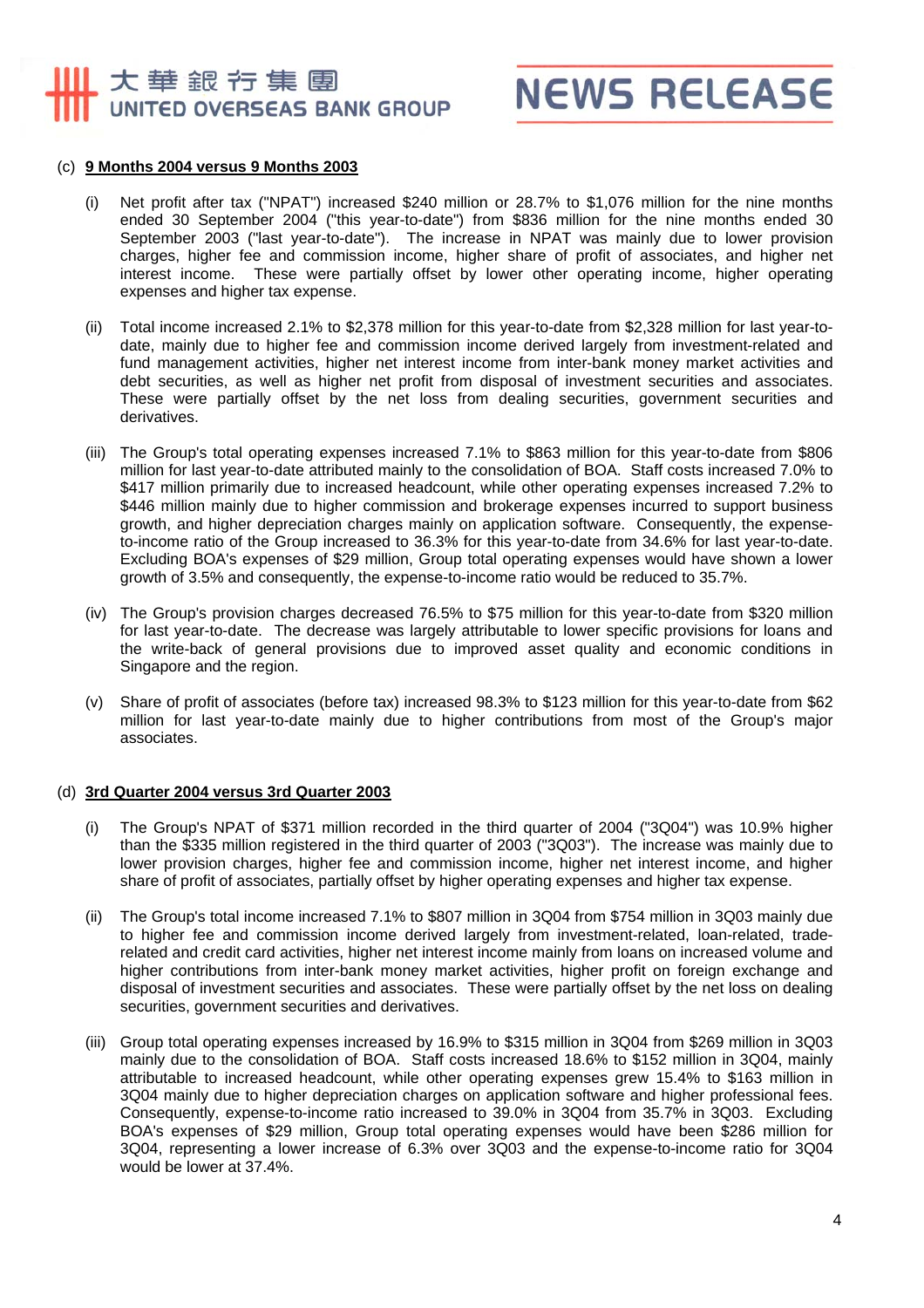# 大華銀行集團 UNITED OVERSEAS BANK GROUP



- (iv) The net write-back of provisions of \$1 million in 3Q04 compared to a provision charge of \$40 million in 3Q03 was largely attributable to the write-back of general provisions.
- (e) The Group's net loans and advances to customers of \$64,489 million as at 30 September 2004 were 8.8% higher than the \$59,297 million as at 31 December 2003 mainly contributed by the acquisition of BOA. Excluding BOA's net loans of \$4,168 million, the Group's net loans and advances to customers as at 30 September 2004 would have been \$60,321 million, representing an increase of 1.7% from 31 December 2003.

Group non-performing loans ("NPLs") increased 13.7% to \$5,866 million as at 30 September 2004 from the \$5,160 million as at 31 December 2003 attributed mainly to the consolidation of BOA. Consequently, Group NPLs (excluding debt securities) as a percentage of gross customer loans increased to 8.5% as at 30 September 2004 from 8.1% as at 31 December 2003. Excluding BOA's NPLs of \$1,084 million, Group NPLs would have decreased to \$4,782 million, representing a reduction of 7.3% from 31 December 2003. Consequently, NPL ratio would have improved to 7.4% as at 30 September 2004. Of the total Group NPLs as at 30 September 2004, \$3,050 million or 52.0% were secured by collateral, and \$3,635 million or 62.0% were in the Substandard category.

- (f) Total cumulative specific and general provisions of the Group were \$3,808 million as at 30 September 2004 compared to \$3,332 million as at 31 December 2003. General provisions as at 30 September 2004 were \$1,371 million or 36.0% of total cumulative provisions. The total cumulative provisions as at 30 September 2004 provided coverage of 64.9% against Group NPLs, compared to 64.6% as at 31 December 2003. As at 30 September 2004, unsecured NPLs were 135.2% covered by total cumulative provisions, compared to 141.4% as at 31 December 2003. Excluding BOA's provisions of \$617 million, total cumulative specific and general provisions would have been \$3,191 million as at 30 September 2004, providing coverage of 66.7% against Group NPLs.
- (g) Total assets of the Group as at 30 September 2004 were \$126,566 million, of which \$6,674 million arose from the consolidation of BOA. This represents a growth of 11.6% over the \$113,446 million as at 31 December 2003. Excluding the assets from BOA, the Group's total assets would have recorded a growth of 5.7% over 31 December 2003.
- (h) Shareholders' funds of the Group as at 30 September 2004 were \$13,566 million, representing an increase of 2.1% over the \$13,282 million as at 31 December 2003. Consequently, the Group's net asset value per share increased 18 cents to \$8.63 as at 30 September 2004 from \$8.45 as at 31 December 2003.
- (i) As at 30 September 2004, the Group's total Capital Adequacy Ratio ("CAR") of 16.1% computed under the revised capital framework issued by the Monetary Authority of Singapore ("MAS") was 6.1% points higher than the minimum total CAR of 10% set by MAS. Compared to the total CAR of 15.2% as at 31 December 2003, it had increased 0.9% point. The increase was mainly attributable to the issue of US\$1 billion and S\$1 billion Subordinated Notes in August 2004, partly offset by the increase in risk-weighted assets due primarily to the consolidation of BOA's financials and higher holdings in investment securities.

#### **5. DIVIDEND**

No dividend has been declared for the quarter ended 30 September 2004.